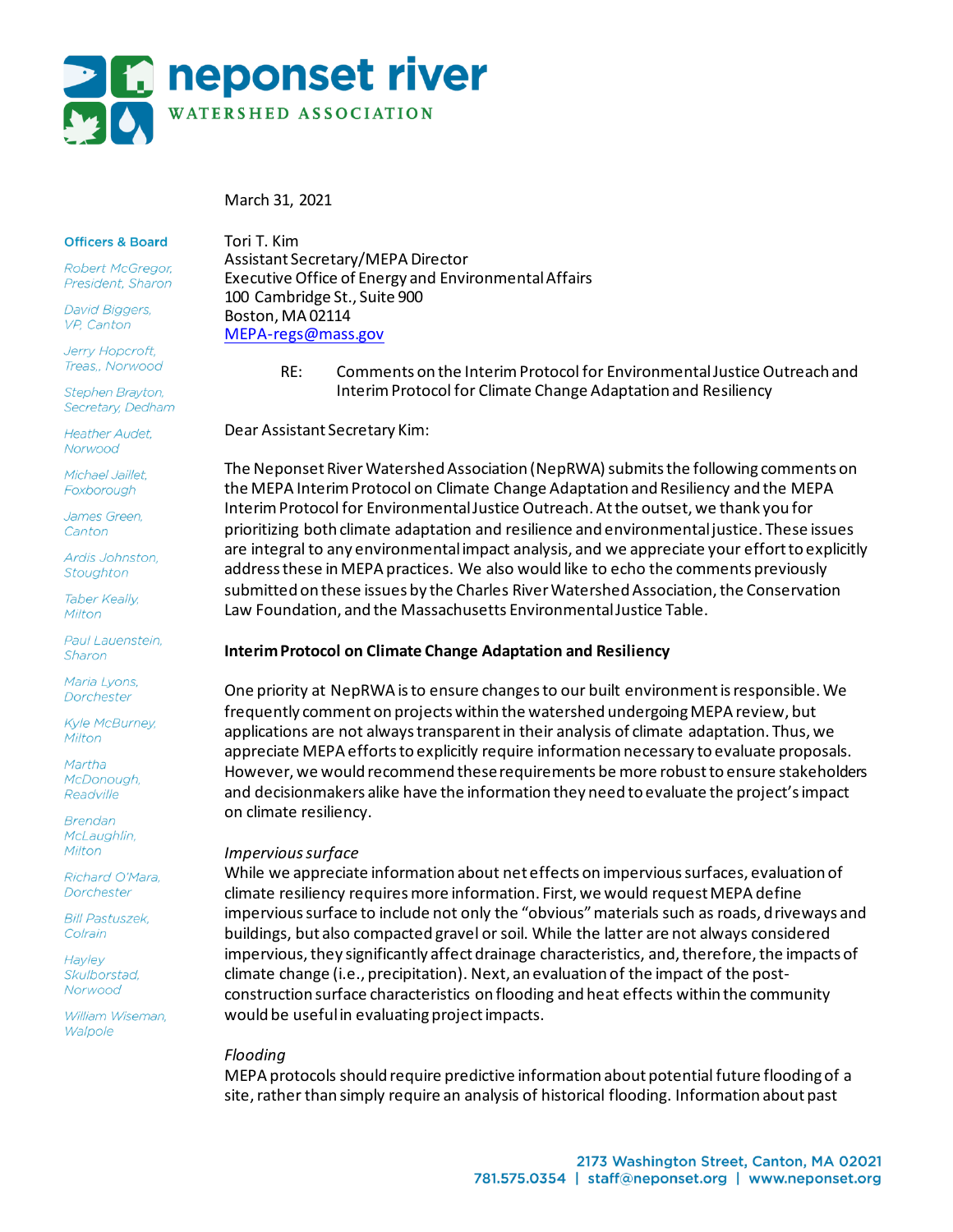flooding is useful, but climate change has already changed precipitation patterns, and flooding events will only become more significant. Moreover, they should be given instructions on how to find this information, or, at the very least, disclose the basis for their conclusions about flooding information. Finally, they should evaluate flooding history and potential on surrounding properties, that potentially would be impacted by the project. (This disclosure should also include information about mature trees and other vegetation on site, and removal/replacement plans for them.)

## *Heat*

While the protocol indicates it solicits information about extreme heat, there are no specific questions designed to gather that information. Extreme heat is an important consideration in climate change resilience, particularly in the urban and suburban regions our watershed encompasses. Proponents should be required to disclose information about existing extreme heat concerns in the area, and the impact of the project on those concerns(including existence/removal/replacement of mature trees, quality of postconstruction surfaces, energy use, etc.)

## *Anticipated useful life of the project*

While the interim protocol should be concerned with the anticipated useful life of any project, the protocol appears to solicit information only about sea level rise. Given the increase in severity of precipitation and heat impacts, these should also be considered. Moreover, the analysis should be broken out to identify specific parts of the project (e.g., stormwater and wastewater infrastructure, energy use/efficiency, flood mitigation, etc.)

## *Evaluation of project criticality*

We support CLF's comments on this component, including the suggestion that RMAT's web tool, when final, should be adopted as part of this analysis. Additionally, the instructions for evaluating each criterion mentioned in the protocol should be clarified to require analysis of each, rather than leaving it to the proponent. Specifically, the following changes to the policy would clarify requirements around the criticality analysis:

- Provide guidance as to what constitutes a low, medium or high level of criticality. These are qualitative descriptors, and there are no thresholds, defining matrix, or list of criteria for each level included in the draft interim policy. The protocol should also clarify how these levels of criticality relate to the criticality thresholds within the state building code.
- Clarify the definitions of environmental justice and/or climate vulnerable populations. While the Commonwealth has a codified definition of environmental justice populations (which we recommend updating to be consistent with the Roadmap Bill below), the interim policy includes the term "climate vulnerable population." The interim policy notes that climate vulnerable populations are "those who have lower adaptive capacity or higher exposure and sensitivity to climate hazards like flooding or heat stress due to factors such as access to transportation, income level, disability, racial inequity, health status, or age." The interim policy should provide a more specific definition of the included populations. The RMAT should also update its mapping tool, which currently only includes a layer for environmental justice populations, to include climate vulnerable populations.
- Include a review of unintended consequences of asset failure or emergency conditions. While the interim policy asks project proponents to describe "the nature and severity of impacts resulting from loss or inoperability," it does not ask proponents to describe any potential unintended consequences of the loss of the asset, or potential dangerous or hazardous emergency scenarios that may emerge under extreme weather conditions. For example, this might include a description of any industrial sites or pollution sources located near the project site.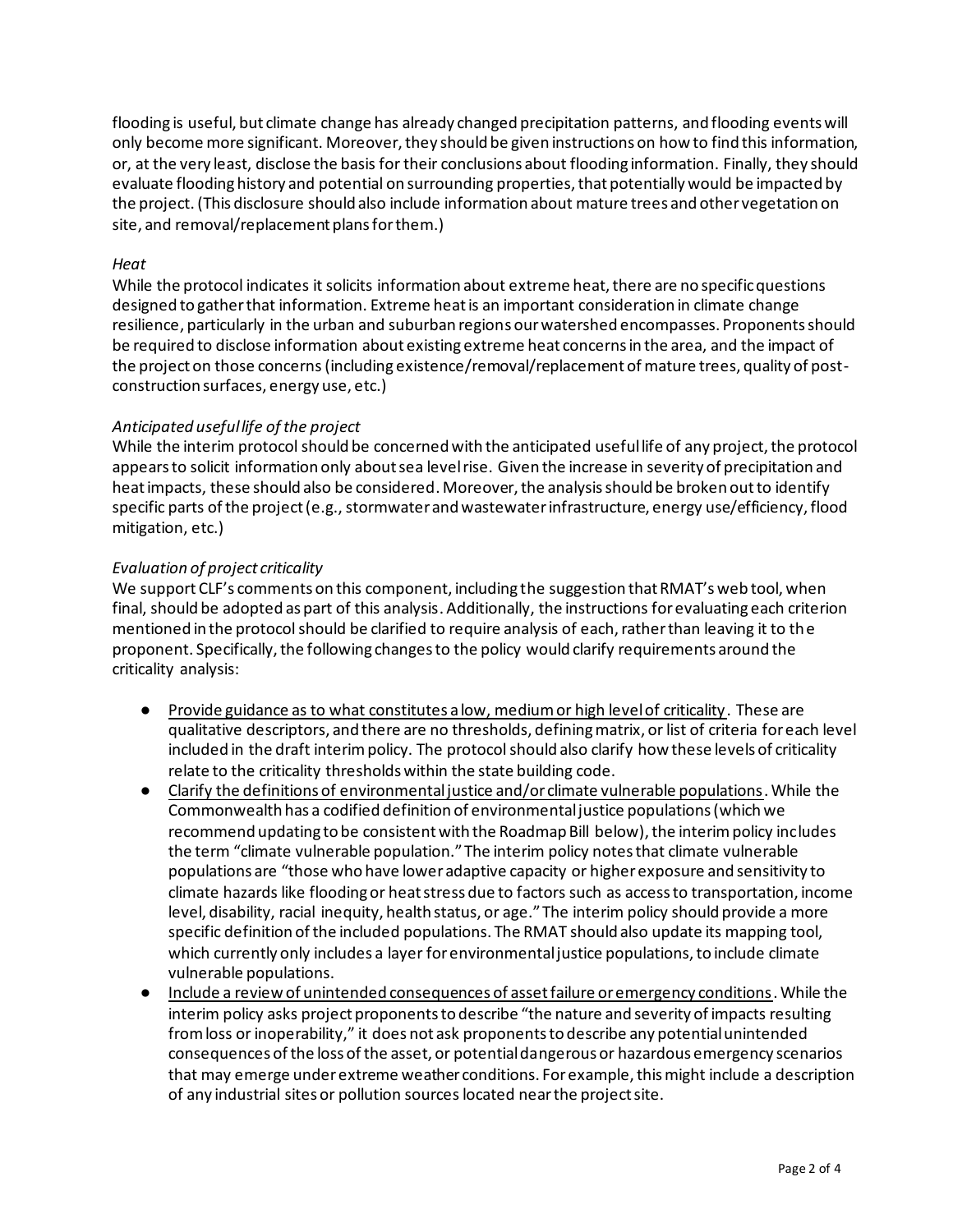# *Climate change adaptation and resiliency strategies*

We would echo the suggestions of both CLF and CRWA to both solicit more specific information from proponents, and prioritize measures that preserve, protect and restore natural resources, as well as those that employ nature-based solutions. We appreciate the specific requirement that proponents review and address priorities of the towns in which the project is proposed, including any Municipal Vulnerability Preparedness program plans.

#### **Interim Protocol for Environmental Justice Outreach**

NepRWA supports the comments submitted by the Massachusetts Environmental Justice Table, Conservation Law Foundation, and the Charles River Watershed Association regarding the interim EJ policy. There is an opportunity to improve the MEPA process to deepen EEA's commitment to environmental justice.

We urge the MEPA office to take into account several overarching considerations. First, the definition of environmental justice should be updated to be consistent with Section 56 of An Act Creating a Next-Generation Roadmap for Massachusetts Climate Policy ("Roadmap Bill"). There should also be more clarity given about similarities and/or distinctions between environmental justice and climate vulnerable populations. Additionally,the interim policy should not be limited to certain types of projects. Projects that involve land development/redevelopment, changes to open space, and exacerbation of heat concerns impact environmental justice populations just like projects involving traditional air and water pollution concerns. Finally, MEPA documents should be available online in full and with a simplified search function.

We also echo others' recommendations about improving the process itself. Proponents should conduct early outreach and engagement prior to filing with MEPA when environmental justice populations are potentially impacted. The 10 day advanced consultation with the MEPA office is completely insufficientfor the MEPA office to provide the proponent with ideas for public engagement and then for the proponent to conduct that engagement prior to filing. A longer advance notice period would allow time for proponents and the MEPA office to develop an outreach strategy and conduct adequate outreach prior to filing with the MEPA office. If the project will potentially impact an environmental justice population that is designated as limited English proficiency, the MEPA office should provide guidance to the proponent about the language(s) that should be used in outreach efforts.

EEA and the proponent should engage with potentially impacted communities during MEPA review, including during the MEPA site visit. The MEPA office and project proponent should work together to ensure residents of potentially impacted environmental justice populations know about site visits and the proponent should provide simultaneous language interpretation if the project will potentially impact an environmental justice population that is designated as a limited English proficient neighborhood. During site visits, proponents should review the MEPA filing, answer questions, and listen to attendee concerns and ideas. If site visit attendees raise concerns and/or recommend project changes, MEPA office staff should ensure that they understand the information and address those concerns in the Secretary's Certificate. Consideration should also be given to extending comment periods beyond the standard 20 or 30 days when a project potentially impacts environmental justice populations.

MEPA Certificates should include mitigation measures that are tailored to environmental justice populations. To the extent that environmental justice community residents express concerns or ideas about a project, the MEPA office should consider how to require project changes and mitigation opportunities consistent with those concerns or ideas. Specific mitigation requirements should be included